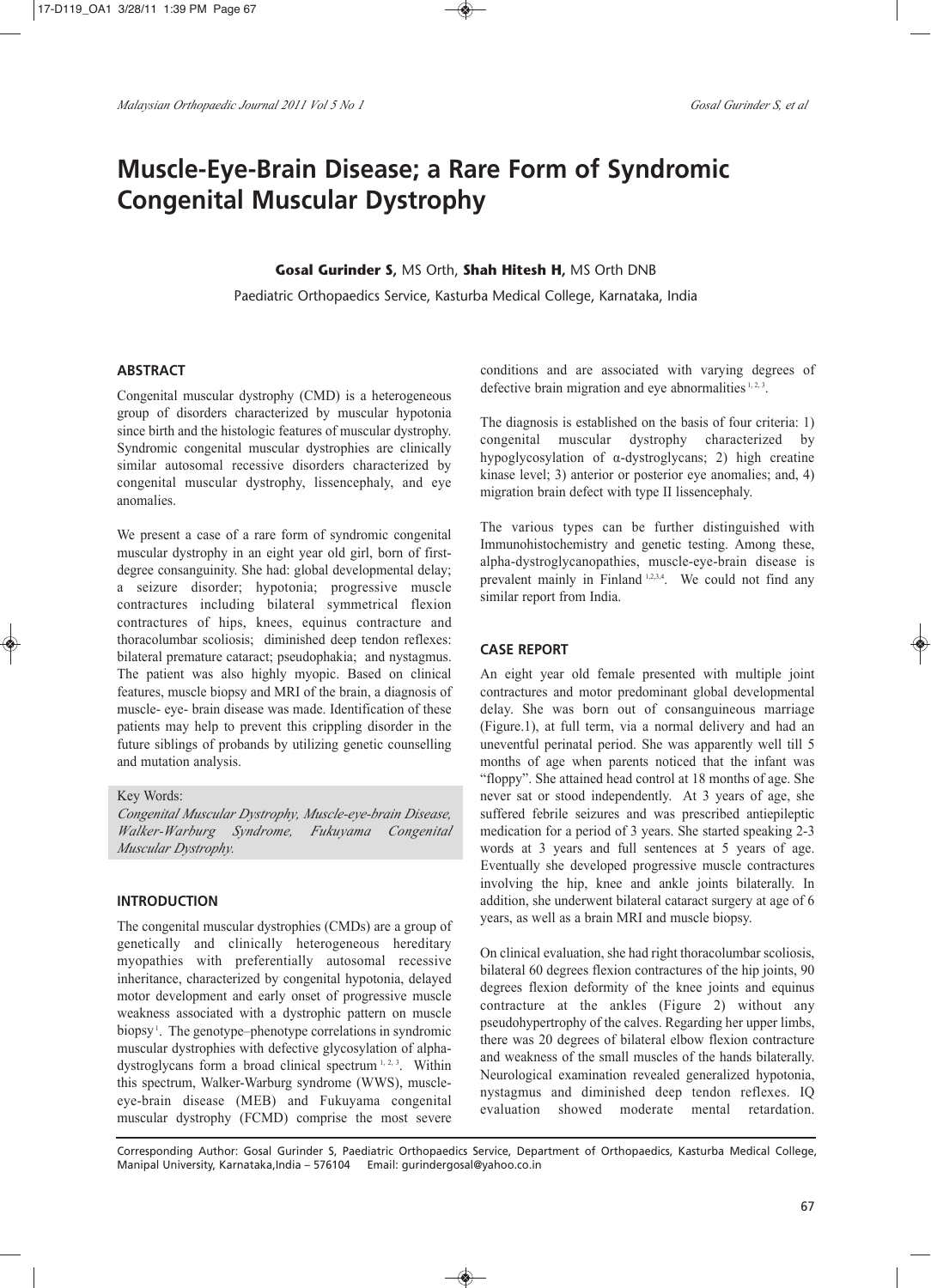| Table I: Genetic defects in various syndromic congenital muscular dystrophies. |  |  |  |
|--------------------------------------------------------------------------------|--|--|--|
|                                                                                |  |  |  |

| <b>Syndromic CMD*</b>          | <b>Gene Symbol</b> | <b>Chromosomal Locus</b> | <b>Protein</b>                                                   |
|--------------------------------|--------------------|--------------------------|------------------------------------------------------------------|
| Fukuyama CMD* (FCMD)           | <b>FCMD</b>        | 9a31                     | <b>Fukutin</b>                                                   |
| Muscle-eye-brain disease (MEB) | POMGNT1            | 1p34-p33                 | ProteinO-mannosidebeta-1,2-N-<br>acetylglucosaminyltransferase 1 |
| Walker-Warburg syndrome (WWS)  | POMT <sub>1</sub>  | 9a34.1                   | Protein O-mannosyl-transferase 1                                 |
|                                | POMT <sub>2</sub>  | 14g24.3                  | Protein O-mannosyl-transferase 2                                 |

\*CMD- Congenital muscular dystrophy.

**Table II:** Differentiating features of various syndromic congenital muscular dystrophies.

| <b>Features</b>           | <b>WWS*</b>                     | <b>MEB+</b>           | FCMD <sup>+</sup>       |
|---------------------------|---------------------------------|-----------------------|-------------------------|
| Geographic distribution   | Worldwide                       | Finland               | Japan                   |
| Severity                  | Most severe                     | Moderate              | Less severe             |
| Typical ocular feature    | Anterior chamber malformations, | High myopia,          | cataract                |
|                           | retinal dysplasia               | cataract              |                         |
| Contractures              | Commonly elbow                  | Commonly elbow, knee  | Elbow, hip, knee, ankle |
| Hydrocephalus             | Common                          | Uncommon              | Uncommon                |
| Dandy-Walker malformation | Common                          | Uncommon              | Uncommon                |
| Brainstem involvement     | Common, Flat Pons               | Uncommon              | Uncommon                |
| Cerebral cortex           | Type II Lissencephaly           | Type II Lissencephaly | Type II Lissencephaly   |
| Cerebellar involvement    | Hypoplasia cysts                | Vermis hypoplasia     | Uncommon                |
| Hypotonia                 | Generalized                     | Generalized           | Generalized             |

\* WWS: Walker-Warburg Syndrome

◈

† MEB: Muscle-eye-brain disease

‡FCMD: Fukuyama congenital muscular dystrophy



**Fig. 1:** Pedigree chart showing first degree consanguinity.



**Fig. 2:** Clinical photograph of patient showing bilateral symmetrical fixed flexion deformity of hip, knee, ankle and elbow.



**Fig. 3a:** Molecular biology of normal muscle. **Fig. 3b:** Molecular biology of dystrophic muscle.

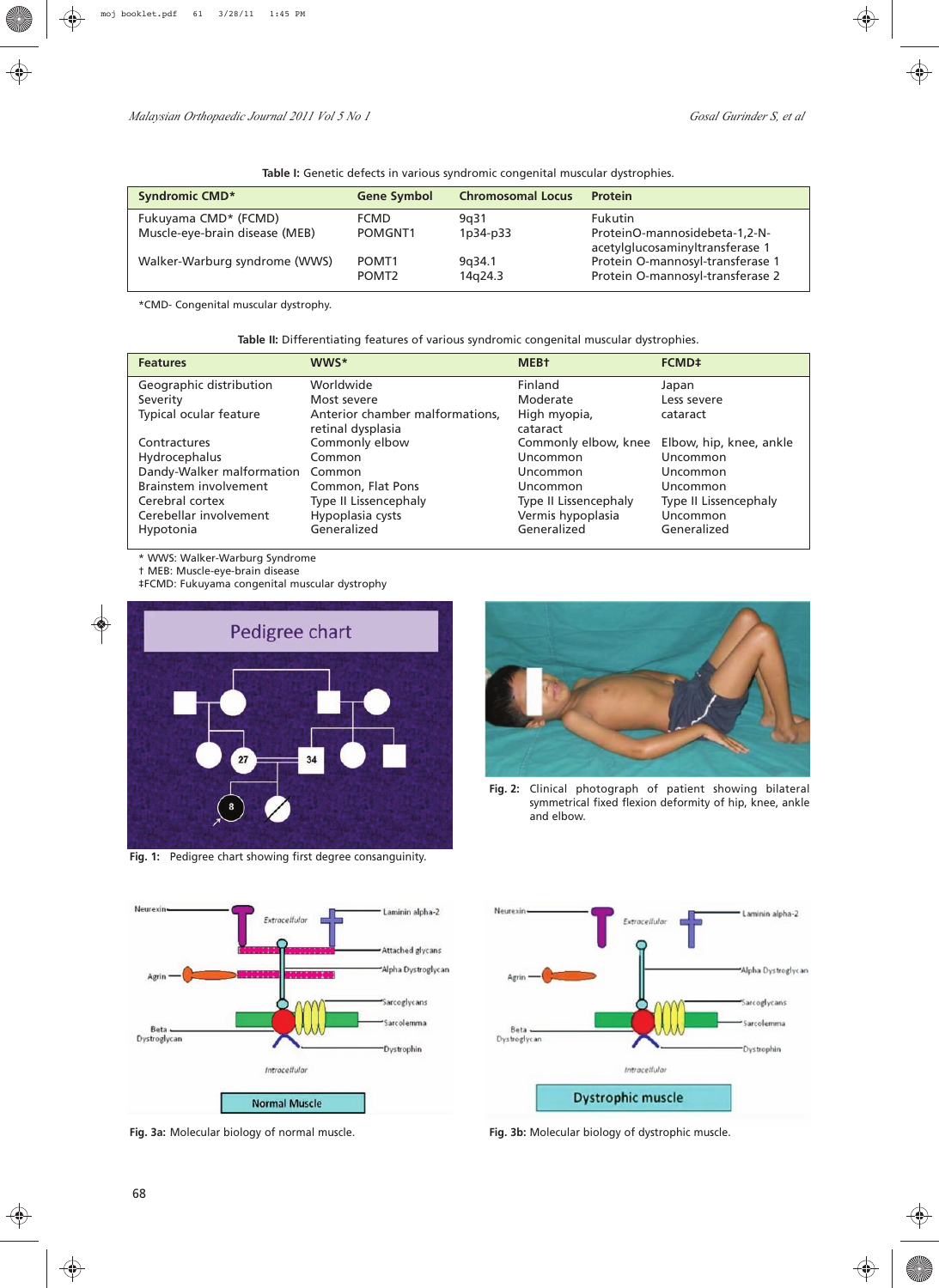Ophthalmology evaluation showed bilateral pseudophakia, a high degree of myopia with normal macula and optic disc. Serum creatine phosphokinase (CPK) was elevated at a level of 1150u / l (normal range: 10-80 u / l). MRI of the brain showed diffuse symmetrical T2 and FLAIR hyperintensities involving periventricular deep white matter of the frontoparietal lobes and pachygyria bilaterally with relative sparing of subcortical U-fibres and parieto-occipital and temporal lobes. There were tiny bilateral cerebellar cysts with hypoplasia of inferior vermis, all suggestive of type II lissencephaly. Muscle biopsy showed rounded myofibrils varying markedly in diameter, lateral nuclei, a few regenerating fibres and atrophic angulated fibres. There was a marked increase in fibrocollagenous tissue. Enzyme stains revealed type II fibre atrophy.

Based on the patient's history, clinical findings, elevated serum CPK, type II lissencephaly on brain MRI and dystrophic changes on muscle biopsy, a diagnosis of muscleeye-brain disease was made. The family was advised that she should undergo further molecular testing to identify the genetic defect which is necessary for prenatal diagnosis in future siblings; however, this was not accomplished due to financial constraints. Physicians explained to the family there is a 25% risk of recurrence in siblings.

## **DISCUSSION**

Congenital muscular dystrophies (CMD) are a heterogeneous group of disorders characterized by congenital muscular hypotonia and the histologic features of muscular dystrophy. Based on the clinical, immunohistochemical, and genetic findings, different forms have been characterized. Syndromic CMDs include muscleeye-brain disease (MEB), Walker-Warburg syndrome(WWS) and Fukuyama congenital muscular dystrophy(FCMD) all due to genetic defects in glycosyltransferases as mentioned in Table  $I<sup>1,2</sup>$ . There is failure of glycosylation of alpha-dystroglycans, which are transmembrane glycoproteins in the sarcolemma of skeletal muscles, eyes and brain tissue<sup>2, 3, 5</sup>. This leads to failure of ligand binding, intercellular interactions and hence dystrophic changes in these tissues (Figure 3a and 3b). Though these syndromic congenital muscular dystrophies have overlapping clinical features, there remain certain subtle differences<sup>1,2</sup>, which help to distinguish among these various types of CMDs (Table II). T

Treatment is primarily supportive including: physical therapy and stretching exercises to promote mobility and prevent contractures or prevent them from worsening; use of mechanical assistive devices to help ambulation and mobility; and, correction of deformities based on the ambulatory capacity of the child. Genetic counselling should be offered to parents of such patients including avoidance of consanguineous marriage in the family since there is a twenty-five percent chance of each sibling of a proband to be affected. Utilization of prenatal testing in future siblings is also helpful.

No previous case report on muscle -eye-brain disease in India was found in the literature except for one case of another distinct variety of congenital muscular dystrophy (Fukuyama congenital muscular dystrophy) <sup>5</sup> . We speculate that muscle-eye-brain disease may be more common in India. It is imperative to consider this condition as a potential differential diagnosis when a child presents with persistent hypotonia or as a floppy baby. We suggest that registration of all neuromuscular disorders should be initiated in India so we may accurately calculate the prevalence of this condition and also work to prevent as well as rectify this crippling disorder in subsequent generations.